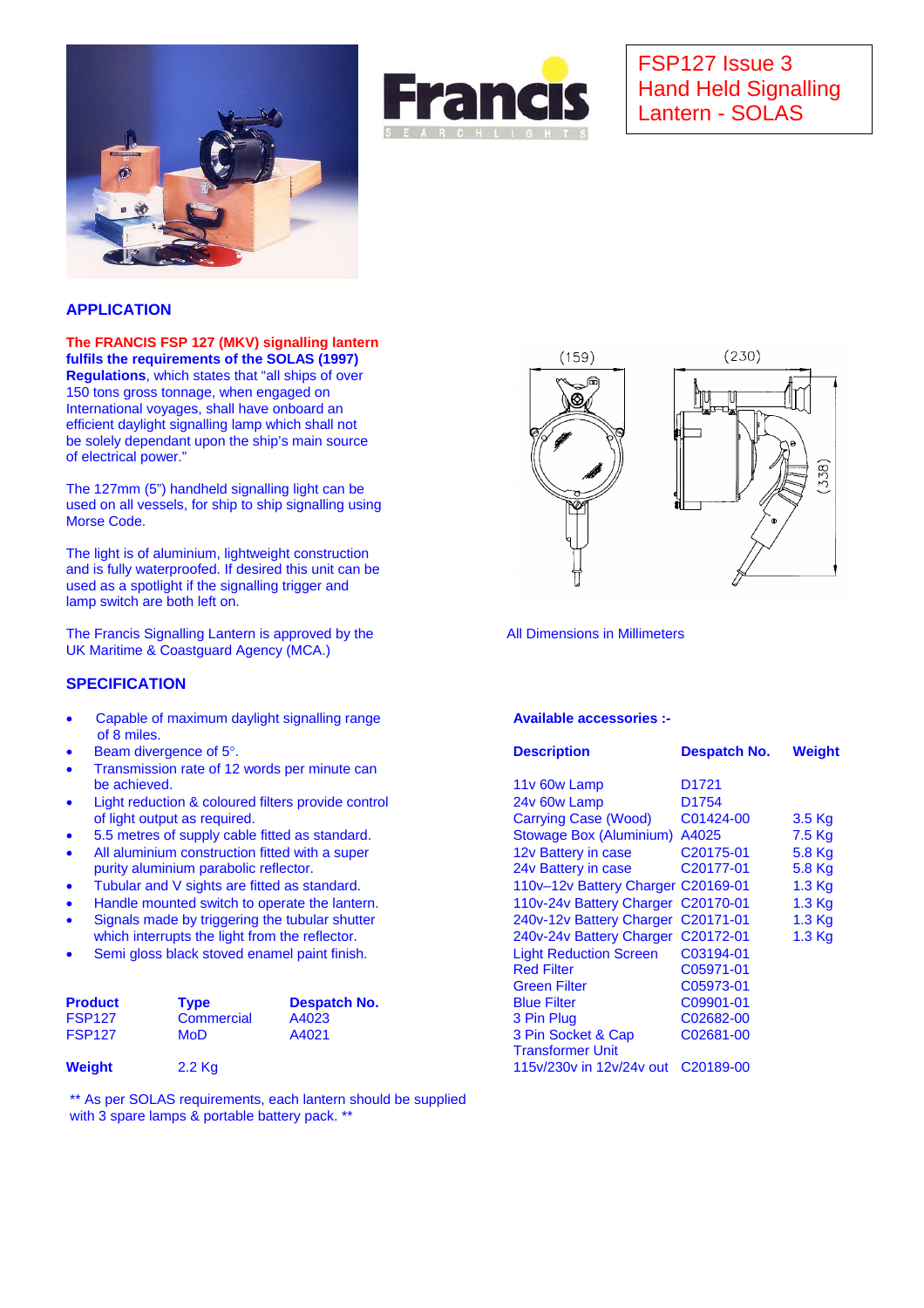

## **BATTERY**



C20174-01 12v Battery in Case 2 Pin - MoD C20175-01 12v Battery in Case 3 Pin - Commercial C20176-01 24v Battery in Case 2 Pin - MoD C20177-01 24v Battery in Case 3 Pin - Commercial

Weight 5.8Kg. Battery 12 volt 7 amp hour. Battery Life (12v) 80 minutes continuous use. Battery Life (24v) 115 minutes continuous use. Battery Life (12/24V) 2 Hours (signalling). Valve Regulated Lead Acid Battery. Available with 2 or 3 Pin Sockets. Transport Safety Document – Request from Sales QATO2-B Solas Approved





# **CHARGER**



C20169-01 110v-12v Battery Charger 3 Pin - Commercial C20170-01 110v-24v Battery Charger 3 Pin - Commercial C20171-01 240v-12v Battery Charger 3 Pin - Commercial C20172-01 240v-24v Battery Charger 3 Pin - Commercial C21998-01 110v-12v Battery Charger 2 Pin - MoD C21999-01 110v-24v Battery Charger 2 Pin - MoD C22000-01 240v-12v Battery Charger 2 Pin - MoD C22001-01 240v-24v Battery Charger 2 Pin - MoD

Weight 1.9Kg Charge Rate :- 12v 13.1/14.3 vdc @ 1 / 2amp 24v 27.4/29 vdc @ 2 amp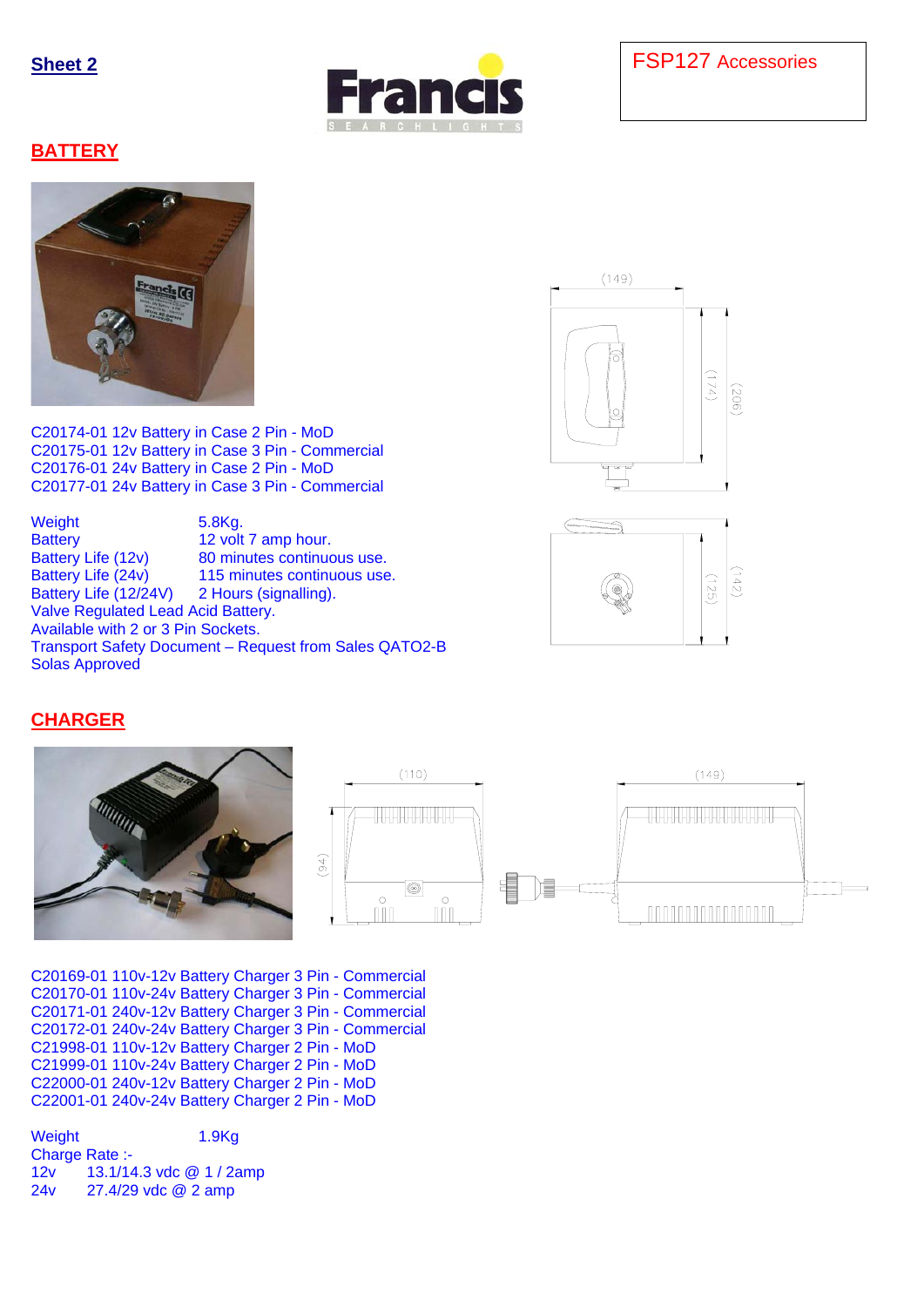**Sheet 3** FSP127 Accessories



# **CARRYING CASE**





C05971-01 Red Filter Disc Assembly Weight 103g C05973-01 Green Filter Disc Assembly Weight 103g C09901-01 Blue Filter Disc Assembly C21728-01 Yellow Filter Disc Assembly Weight 103g C23433-01 Amber Filter Disc Assembly Weight 103g<br>
C03194-01 Light Reduction Screen Assembly Weight 141g C03194-01 Light Reduction Screen Assembly

## **TRANSFORMER**







C20189-01 Step Down Transformer Unit 115v/230v in 12/24v out 3 Pin Weight 2Kg<br>C23619-01 Step Down Transformer Unit 115v/230v in 12/24v out 2 Pin Weight 2Kg C23619-01 Step Down Transformer Unit 115v/230v in 12/24v out 2 Pin